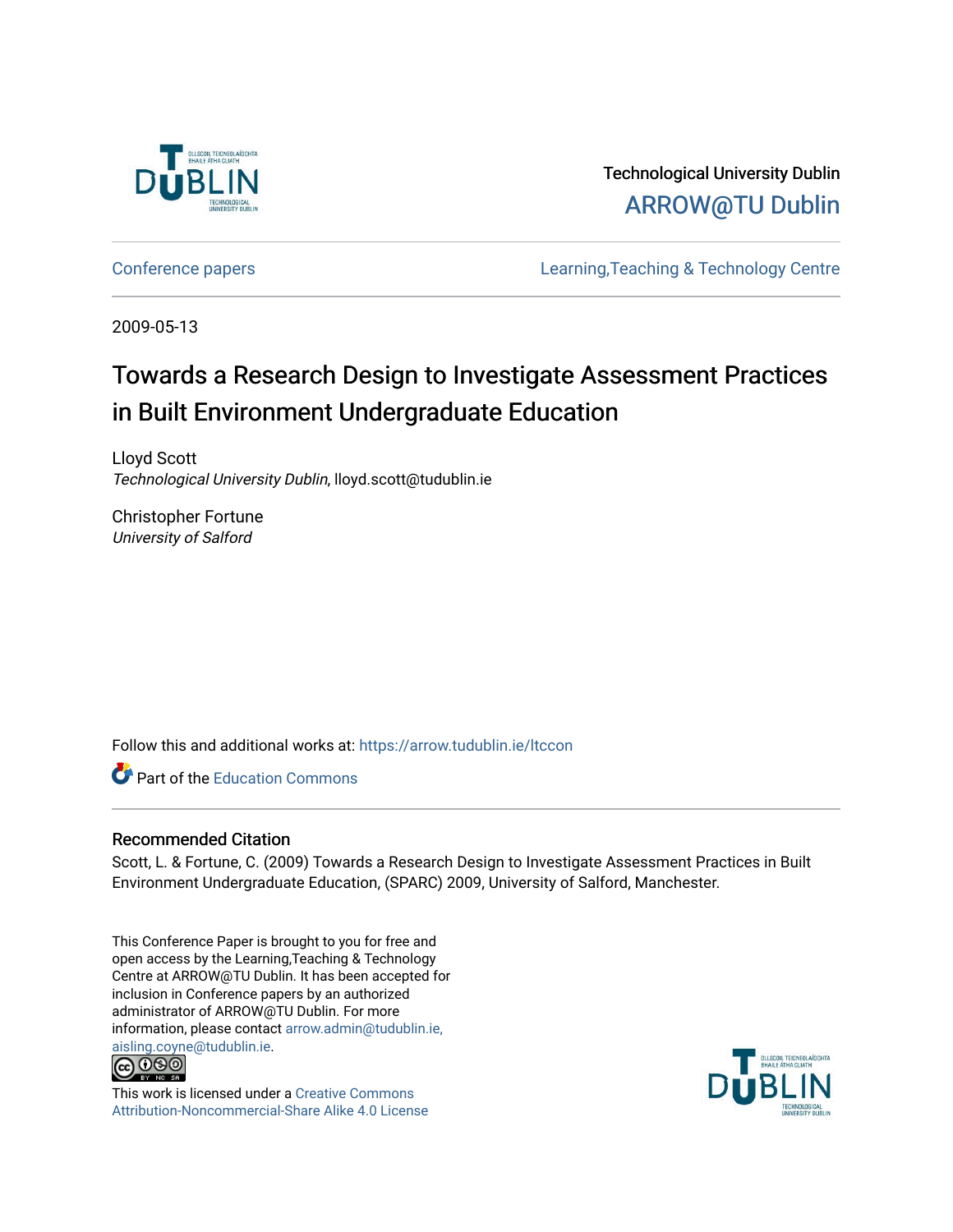Towards a Research Design to Investigate Assessment Practices in Built Environment Undergraduate Education

Lloyd Scott and Christopher Fortune, School of Built Environment, University of Salford, Salford

# Abstract

'To understand is hard, once one understands, action is easy' (Sun Yat Sen, 1866-1952)

Research in Built Environment has begun to emerge as a distinct field. Within that context the investigation and exploration of assessment practices has received very little attention, particularly evident in the area of formative assessment. This type of assessment and the use of effective feedback mechanisms has been an area of interest for this researcher. The aim is to improve the quality of student learning in Built Environment undergraduate programmes through the development of a theoretical model of formative assessment.

The paper discusses the philosophical paradigm which forms the basis for the main research and reflects on the early discourse around the qualitative/quantitative considerations of the researcher. It addresses the philosophical issues surmounted in the choice of research design. The application of a grounded theory approach and more particularly a constructivist stance to the research is explored and rationalised. The key characteristics of this approach are assessed and the advances in conducting and evaluating this design recognised.

The results of the initial research, which give the views and preferences of senior academics, are presented and help inform the next stages of this work in progress. The ongoing work anticipates developing a grounded model for the formative assessment of Built Environment undergraduates for the enhancement of student learning.

Keywords: built environment, formative assessment, grounded theory.

# Introduction

"What the student does is actually more important in determining what is learned than what the teacher does" (Shuell, 1986)

This paper focuses on some of the wide-ranging changes that have taken place in assessment practices employed in Higher Education. It looks at assessment in general and then proceeds by setting out its context within the Built Environment, defining it as a theoretical entity. The research design for the research enquiry is considered and explored and the chosen methodology explained and defended. The scope of the research project is offered along with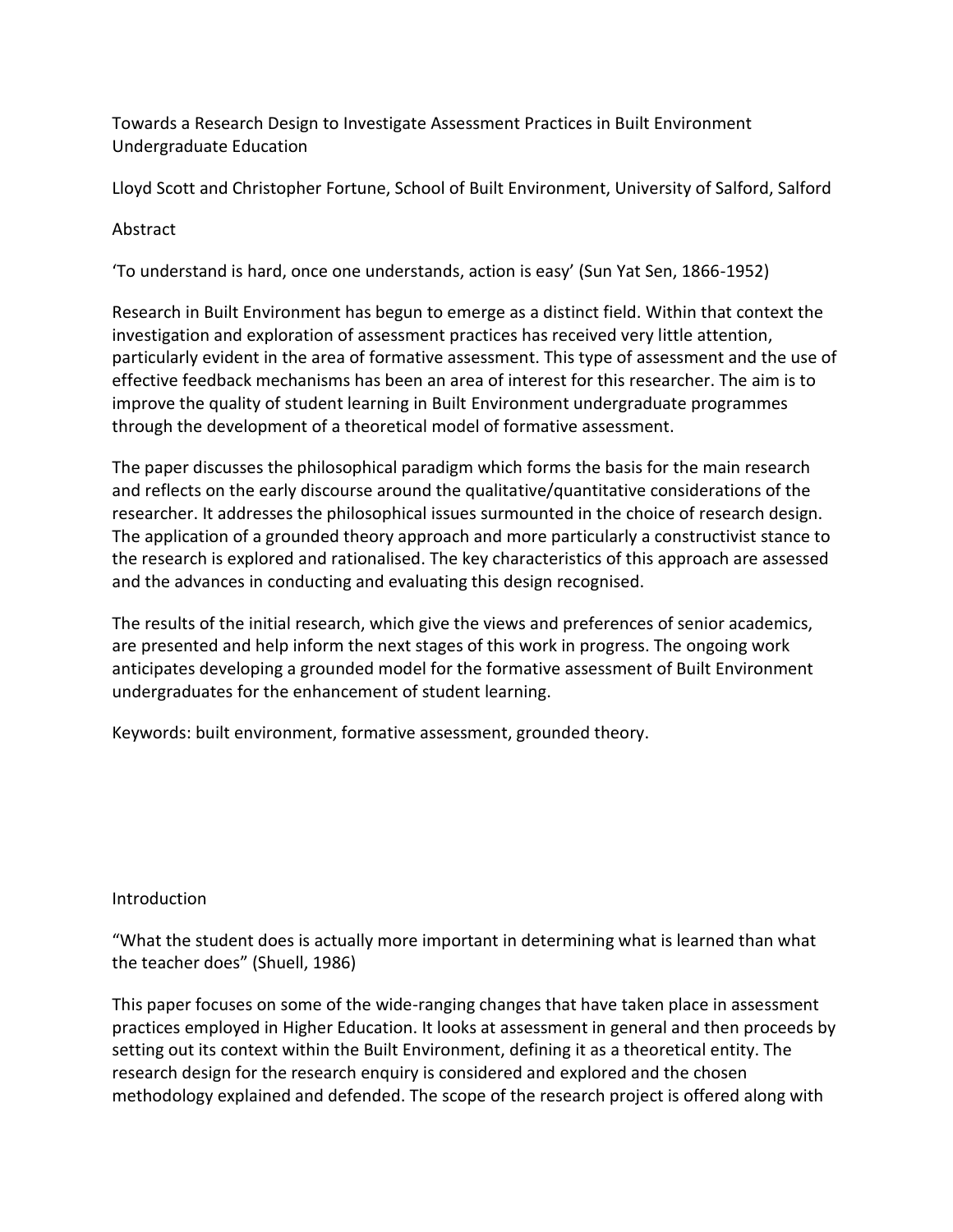the results of the initial phase. Some early considerations are presented and the next stage of the process identified, and the question of how the initial research might impact on the research project is considered.

### The changing landscape of Higher Education

The drivers of change in HE are numerous and the pressures for that change are occurring globally. Higher education in Ireland has not been ignored on this front. Changes have been brought about in quality assurance arrangements; a National Framework of Qualifications has been introduced and at institutional level many HE establishments have a stated objective of enhancing the student learning experience. An example of this, the Dublin Institute of Technology, a multi-disciplinary provider of Higher Education in Ireland, has put in place a strategic imperative to develop a multi-level learner-centered learning environment through the roll out of a modular structure. A new learning environment was supported by the National Qualifications Authority of Ireland (NQAI) requirement that all awards should be defined in terms of learning outcomes, the achievement of which would be confirmed through the use of appropriate assessment strategies. The traditional approaches to assessment in HE typically place heavy reliance on tacit understanding of standards and in the current environment of rapidly changing contexts this can be a point of strain. Examples of the rapidly changing contexts which have encouraged practitioners to look at more innovative approaches to assessment include massification, new kinds of teaching and learning, computer-aided assessment, new approaches to intended learning outcomes and declining resources.

# The impact of assessment on student learning

Assessment practices in HE have been undergoing wide-ranging changes over recent years and this has been particularly evident in a number of disciplines. These changes are in response to stimuli including a move towards greater accountability, new developments in the use of learning technology and concerns about what graduates need to know, to understand and to be able to do following graduation. The discipline of the Built Environment has been receiving attention in this regard and the validity and effectiveness of traditional modes of assessment have begun to receive consideration.

Assessment in HE is a very complex business, and since assessment is something that is experienced by almost all involved in HE it is important that an assessment system is recognisable and understood by all. There are many reasons to assess students and Brown et al (1996) discuss ten such reasons. Five of these refer to traditional summative assessment and the need for evidence and the classification of learning. The other five focus on formative assessment through guidance for improvement; providing opportunity for students to rectify mistakes to diagnose faults; motivation; providing variety in assessment method and providing direction to the learning process. This might imply that equal importance is placed on both formative and summative, but this is not the case. An investigation of the assessment practices in undergraduate programmes in Built Environment indicates that while the 'tide is starting to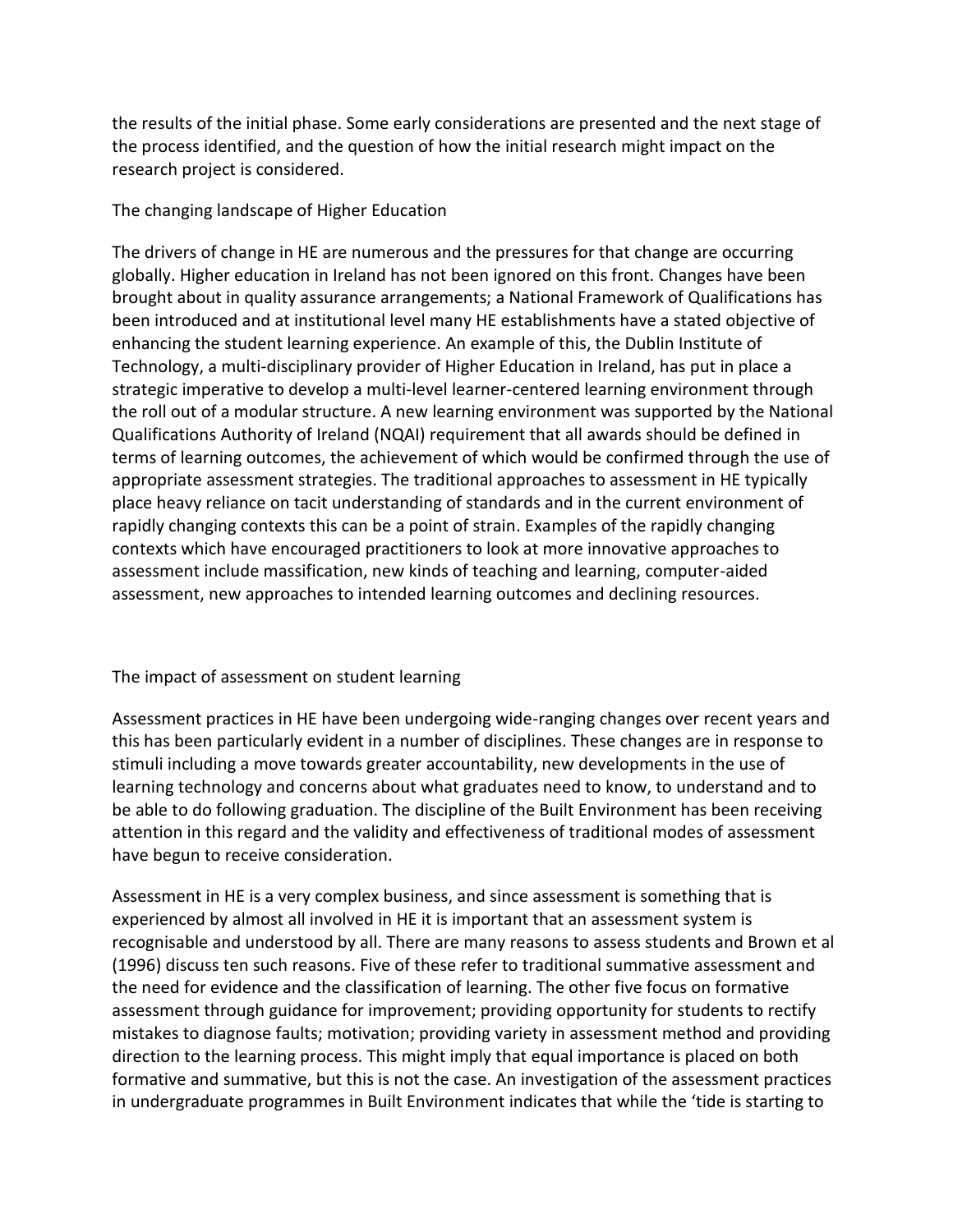turn' there is still an over reliance on the traditional summative examination at the end of a module or unit of learning.

The seminal research material on formative assessment and the use of feedback mechanisms indicates that these methodologies have begun to be recognised as a driving force for enhancing student learning. This has yet to have a complete impact at programme or module level in many undergraduate BE programmes. Research literature informs us that assessment is most effective when it is closely aligned to the learning outcomes. Cross (1996) refers to assessment and feedback as providing one of three conditions for learner success. It is generally acknowledged that a student's approach to learning and the quality of learning achieved will be influenced by the way in which this learning is to be assessed (e.g. Gibbs, 1999; Entwistle and Ramsden, 1983). In addition, adopting a holistic approach to curriculum design that seeks to constructively align assessments with the learning outcomes, and teaching and learning methods that create a seamlessly inter-related curriculum (Biggs, 1999) are important if a diversity of desired learning outcomes is to be achieved (e.g. Gibbs, 1999). Boud (1995) also identifies a need to move from seeing particular assessments in isolation towards recognising them as linked to the other kinds of assessment used, the proximity, frequency and also the context of their usage. Furthermore, bunching of similar types of assessment at certain key points, perhaps at the middle and end of programmes, is likely to result in students' adoption of a surface approach and the attainment of a limited number of lower-level learning outcomes (Scouller, 1996). In other words, cross programme strategic planning of appropriate assessments is fundamental if the intention is for students to attain higher-level learning outcomes such as problem solving and critical thinking (Biggs, 1999; Gibbs, 1999). The critical importance of formative assessment (assessment that contributes to the student's learning through the provision of feedback about performance; Yorke, 2003) should not be underestimated by lecturers and is confirmed by the review work of Black and Wiliam (1998).

Assessment for learning, more commonly understood as formative assessment, is defined by Black and Wiliam (1998: 22) as "all those activities undertaken by teachers and/or by their students, which provide information to be used as feedback to modify the teaching and learning activities in which they are engaged". In very simple terms, assessment may be defined as such activities that measure student learning. Boud (1990) posited that assessment has two purposes, firstly that of improving the quality of learning where learners engage in activities and are given feedback that will direct them to effectiveness in their learning (commonly referred to as formative feedback). The second concerns that of the accreditation of knowledge or performance, which occurs generally for the award of a degree or diploma (commonly referred to as summative assessment).

Today, students are more focused and they approach assessment with a better understanding of what is involved. Bloxham and Boyd (2007: 19) refer to students as "being cue conscious concentrating on passing an assessment". We now hear academics speak in terms of formative and summative assessment, however we have a long way to come before assessment and feedback become central to learning and, in turn, to the student experience. With the importance of life-long learning beginning to permeate thorough HE, along with the impact of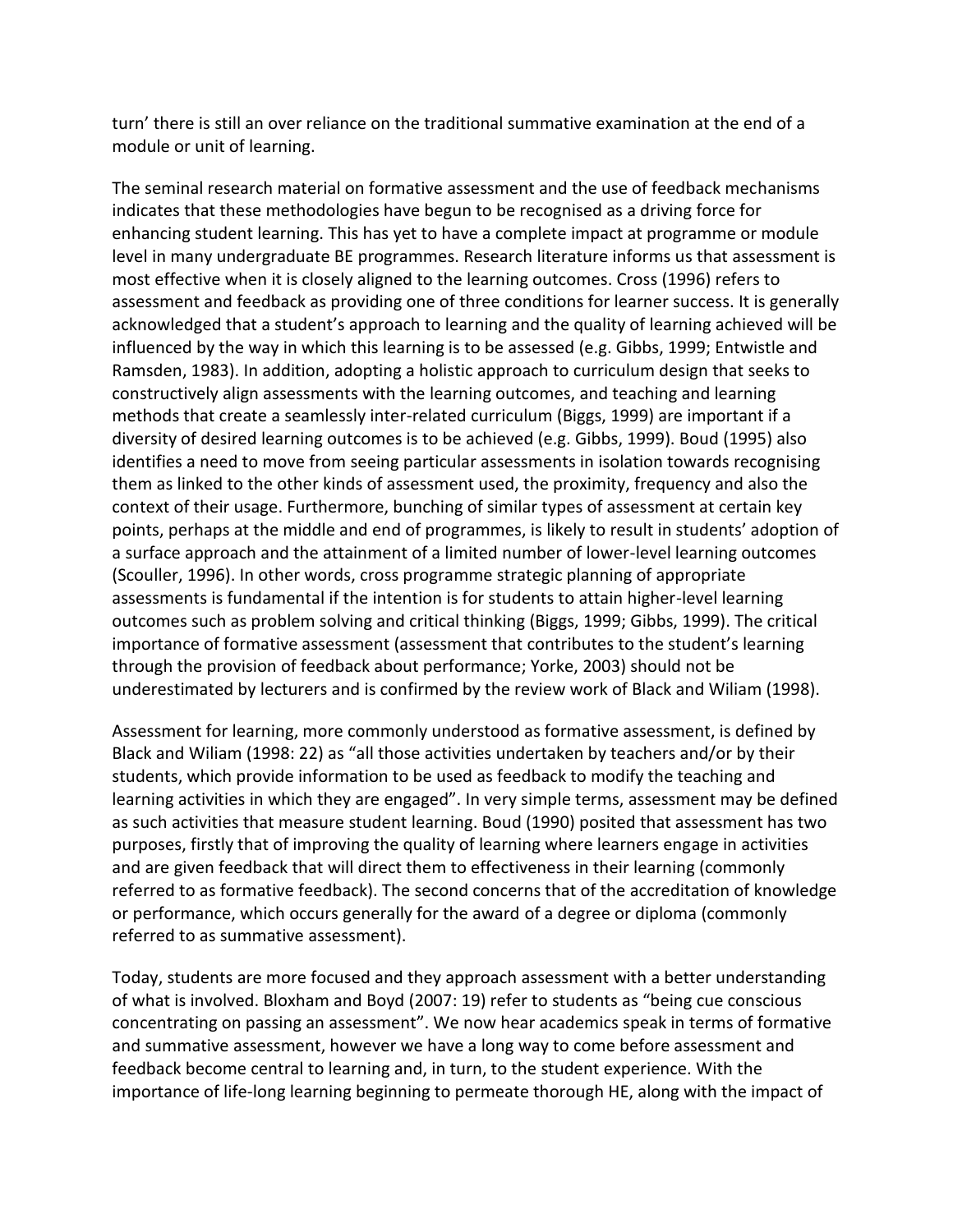the National Frameworks of Qualifications in Ireland, a greater, more explicit emphasis and attention is being paid to learning outcomes and competencies. A student-centred learning framework puts the learner at the centre of the learning process, in which assessment plays an important part. It is widely accepted that assessment has a direct impact on students' learning (Askham, 1997; Black and Wiliam, 1998; Stiggins, 2002). We are all familiar with the term that assessment drives learning; this is true in many instances, where the learner looks at what has to be learned in terms of what he or she needs to do to pass the assessment and get a good grade. Research indicates that what students focus on during the course of their studies is hugely influenced by the assessment methods employed to measure the learning experienced (Ramsden, 1992).

Table 1: Gibbs and Simpson (2004) promoting 11 conditions under which assessment supports learning

1. Sufficient assessed tasks are provided for students to capture study time

2. These tasks are engaged with by students, orienting them to allocate appropriate amounts of time and effort to the most important aspects of the course

3. Tackling the assessed task engages the students in productive learning activity of an appropriate kind

4. Assessment communicates clear and high expectations

5. Sufficient feedback is provided, both often and in enough detail

6. The feedback focuses on students' performance, on their learning and on actions under the students' control, rather than on the students themselves and on their characteristics

7. The feedback is timely in that it is received by students while it still matters to them and in time for them to pay attention to further learning or receive further assistance

8. Feedback is appropriate to the purpose of the assignment and to its criteria for success

9. Feedback is appropriate, in relation to students' understanding of what they are supposed to be doing

10. Feedback is received and attended to

11. Feedback is acted upon by the student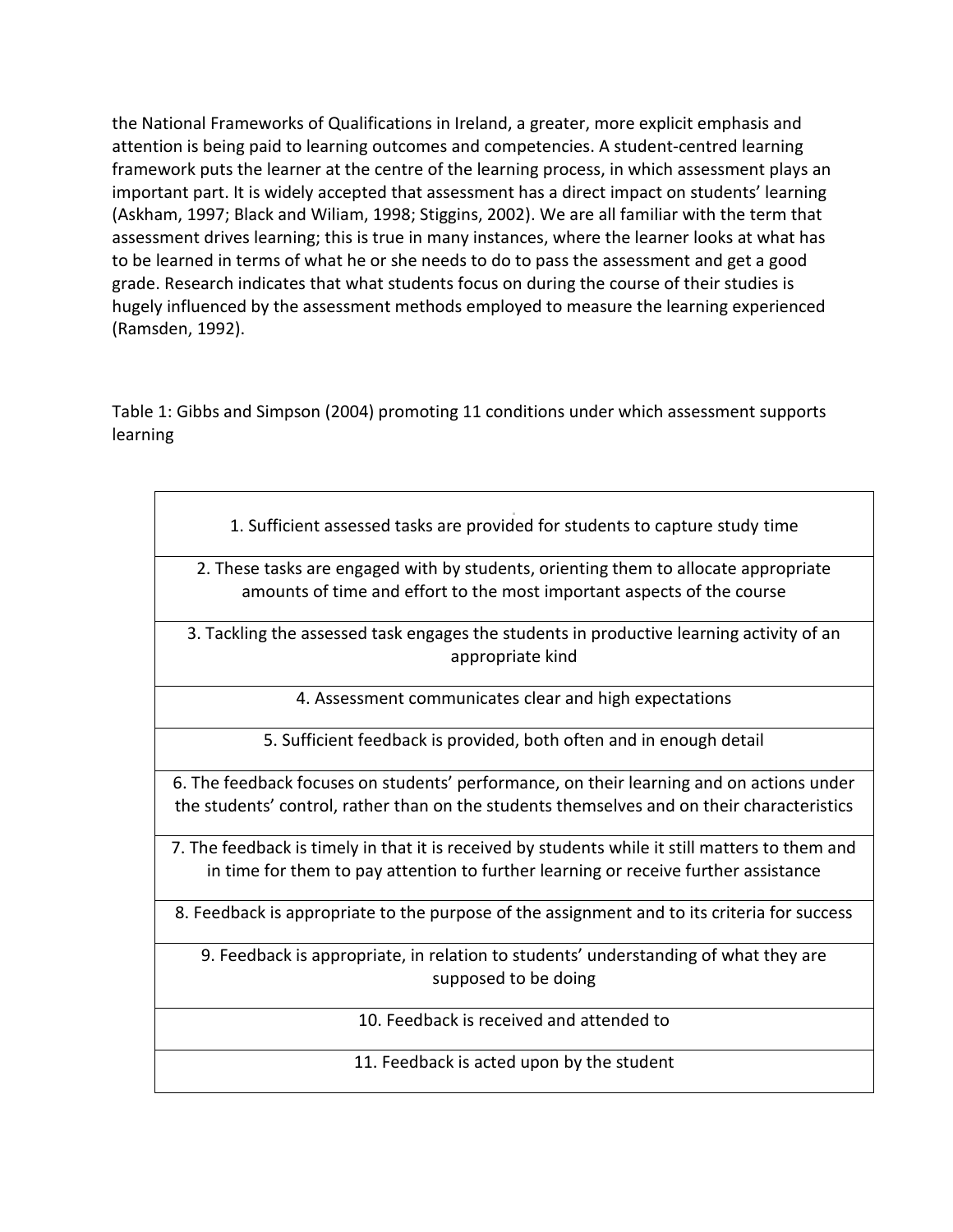Therefore, the importance of taking cognisance of assessment for learning and assessment of learning has relevance for lecturers in the design of their assessment strategies. Assessment of learning is where assessment for accountability purposes is paramount; its function is to determine a student's level of performance on a specific task or at the conclusion of a unit of teaching and learning. The information gained from this kind of assessment is often used in reporting and is purely of a summative nature. However, assessment for learning, on the other hand, acknowledges that assessment should occur as a regular part of teaching and learning and that the information gained from assessment activities can be used to shape the teaching and learning process. It can, most importantly, also be used by the learner to enhance learning and achievement. Gibbs and Simpson (2004) have developed a model that promotes eleven conditions under which assessment supports learning, as outlined in Table 1 below. Seven of the eleven conditions refer to feedback.

#### The Built Environment

While not the main focus of this paper it is necessary to consider and conceptualise the field of Built Environment (BE). Human society has found it necessary to categorise the different forms of knowledge since well back to the times of Aristotle and Plato in an attempt to make the world more intelligible. Those associated with the BE are no different in this regard. It has begun to emerge as a distinct discipline in the more recent past; however in that discourse it has been identified as problematic. Boyd (2007) refers to the general conception of the BE as one of a 'development process' and he argues that it does not exist theoretically. Ratcliffe (2007), on the other hand, proffers that while the BE is both vague and elusive it is a generic phrase of distinction and pertinence and is best portrayed and understood 'as a set of processes' rather than one single entity. This set of processes includes the planning process, design process, construction process, regulatory process, financial process, transportation process and information process. Griffiths (2004) describes it as a range of practice-orientated subjects concerned with the design, development and management of buildings, spaces and places'.

In HE the field of BE has begun to make significant headway as a recognised discipline where schools of Built Environment have been set up and begun to flourish. The UK Research Assessment Exercise sub-panel makes reference to the field as encompassing 'architecture, building science and engineering, construction and landscape urbanism' (HEFCE, 2005). While school and department configuration is often a matter of the culture of a Higher Education institution, reference to BE by the RAE is acknowledgement of the existence of this discipline. In the Irish HE context, while considered very much at a developmental stage, the field of BE has begun to be recognised and embedded as a distinct discipline. Again, schools and faculty have emerged in the organisation structure of Higher Education institutions across the country.

For the purpose of this research the BE refers to the disciplines of architecture, architectural technology, construction management and construction economics. These disciplines will be the focus of the research as they are the most representative group in terms of BE programmes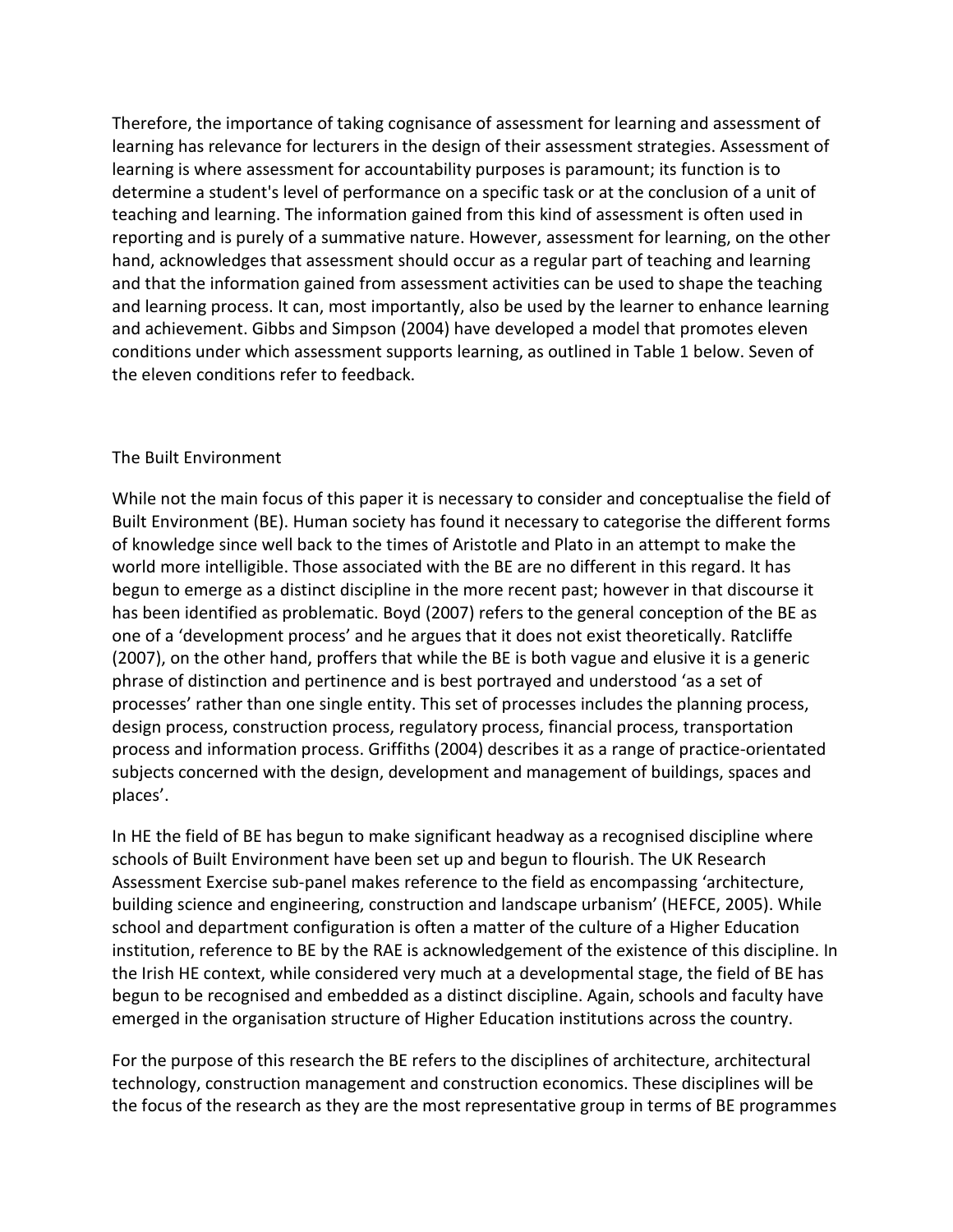offered in HE on the island of Ireland. In all the main providers of BE education at undergraduate level, the above areas are offered.

Rationale for research design

Human beings have always shown an interest and concern to come to terms with their environment and to try to make sense and understand the nature of the phenomena to their senses (Cohen et al, 2001). At the commencement of any research project many question occupy the thought of the researcher. What does this journey entail? Where to start? What philosophical stance should one take? What research methods should be employed to effectively achieve the goal(s) of the research? All research needs to be subjected to careful methodological assessment and reflection while theory provides the discourse and a vocabulary to describe what we think. In this regard, the principal aim of the research is to help to improve the quality of student learning in Built Environment undergraduate education. The central research question therefore can be summarised as:

Are assessment practices currently in use in BE education maximising their potential to improve the quality of students' learning?

In attempting to address the aim of the research several research questions are posed:

- How are academics in BE education currently assessing learning?
- To what extent do academics align their assessment practices to educational theory?
- Are the institutional procedures around assessment in conflict with the embedding of a student-focused assessment strategy?
- What are students' experiences and perceptions of assessment?
- What are students' experiences of formative assessment and feedback?
- To what extent do the existing assessment methods encourage a deep approach to learning?
- Do students get an opportunity to reflect on their learning?
- What model can be developed that will enhance the experiences of students with respect to assessment?
- How will the improvements brought about by this new model be measured?

A research framework gives the theoretical background to a research project and most researchers take time to 'struggle' and come to terms with the theoretical aspects of the task. Saunders et al Research Onion model (2003: 87) provides an appropriate form within which to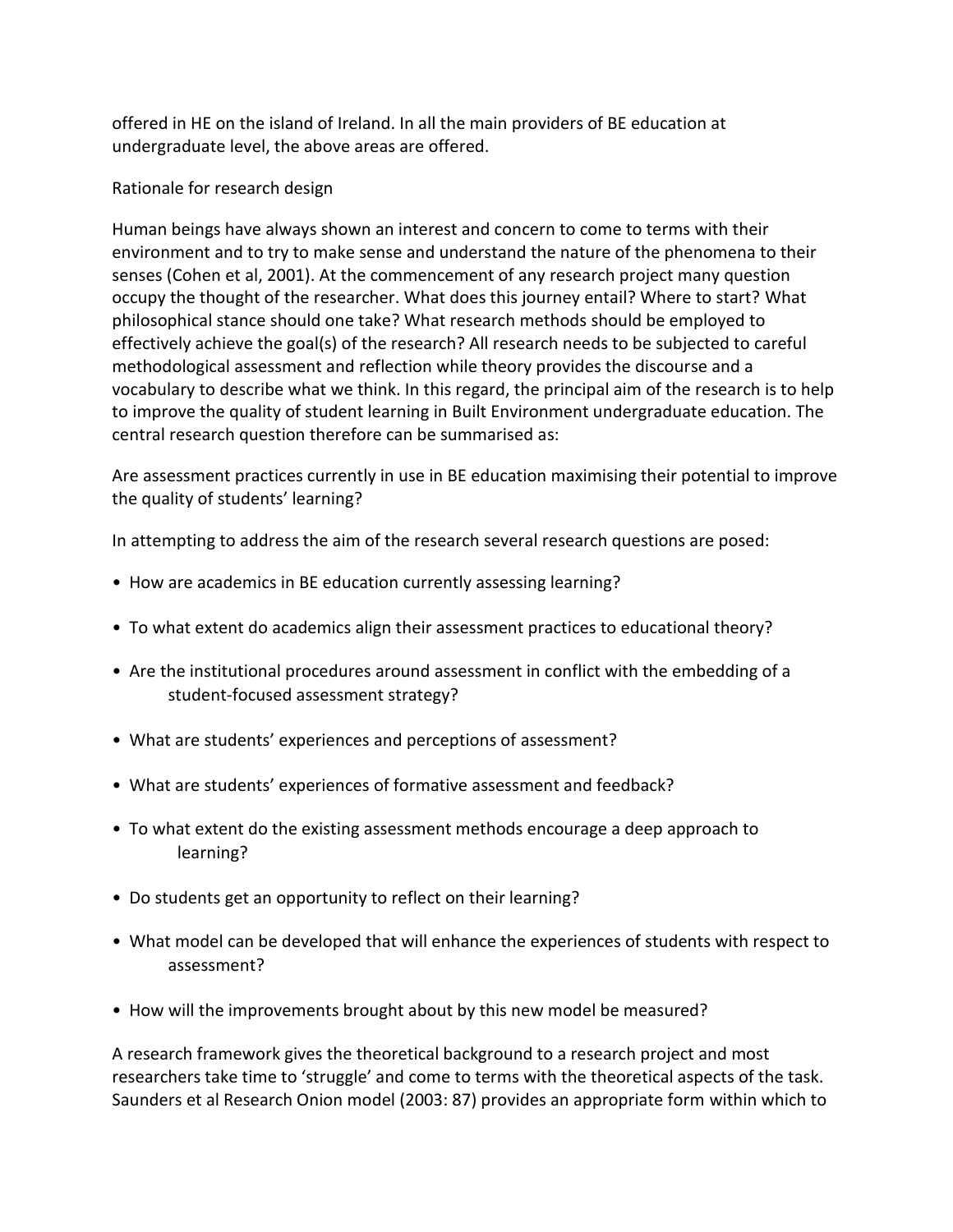frame this research inquiry. Traditional research design strategies usually rely on a literature review leading on to the formation of a hypothesis which can be put to test by experimentation in the real world. The use of ethnographical and case study approaches can, however, limit the researcher. Grounded Theory (GT), on the other hand, investigates perceived actualities in the real world and analyses that data with no preconceived hypothesis (Glaser and Strauss, 1967). Creswell (2008) offers indicates types of GT, the systematic procedure associated with Strauss and Corbin (1998), the emergent design aligned with the Glaser (1992) and the constructivist approach espoused by Charmaz (2006).The constructivist GT approach which is positioned between the more positivistic stances of Glaser & Strauss and Corbin and the post-modern researchers Lyotard, Foucault and Derrida, and in the camp of Charmaz and Bryant, who question the importance of method, is favoured. The focus on gaining an understanding of the meaning the participants have is an important factor in this research and hence a constructivist bias. Their views, values, assumptions and ideologies with respect to assessment in the BE education are what are sought. The research process considered and developed to address the methodological requirements of a GT approach (Bryant, 2002). The basic GT guidelines are adopted in line with twenty-first century methodological approaches and assumptions. The analysis of data from each of the interview phases, along with data gathered from the survey of academics will influence the emergent theoretical model. The first phase of the research process In the first phase of the research semi–structured interviews were conducted with five senior academics in management positions between September and November 2008 from Schools in the University/Institutes of Technology sector around the island of Ireland. The interviews lasted up to one hour and were taped and transcribed with all interviewees acceptance to be recorded. In a GT approach analysis involves the assignment of concepts and themes to the data gathered, a process recognised as coding. This process was adopted in the case of the data from the interviews. From the analysis the emerging themes and concepts are identified in Table 2 below from this first phase of the research.

| Concepts              | Open Codes                                                                                                                                                                                                                                                        |
|-----------------------|-------------------------------------------------------------------------------------------------------------------------------------------------------------------------------------------------------------------------------------------------------------------|
| Purpose of assessment | Examination, coursework, regulations, assessment criteria,<br>policies and procedures, summative assessment, formative<br>assessment, holistic assessment, compliance,                                                                                            |
| Learning and teaching | Teaching methods, improve student learning, innovative<br>practice, scaffolding, reflective learners, modularisation,<br>semesterisation, constructive alignment, student centred<br>learning, independent learning, over assessment, modules,<br>active learning |

Table 2: Concepts and codes arising from the first phase of the research enquiry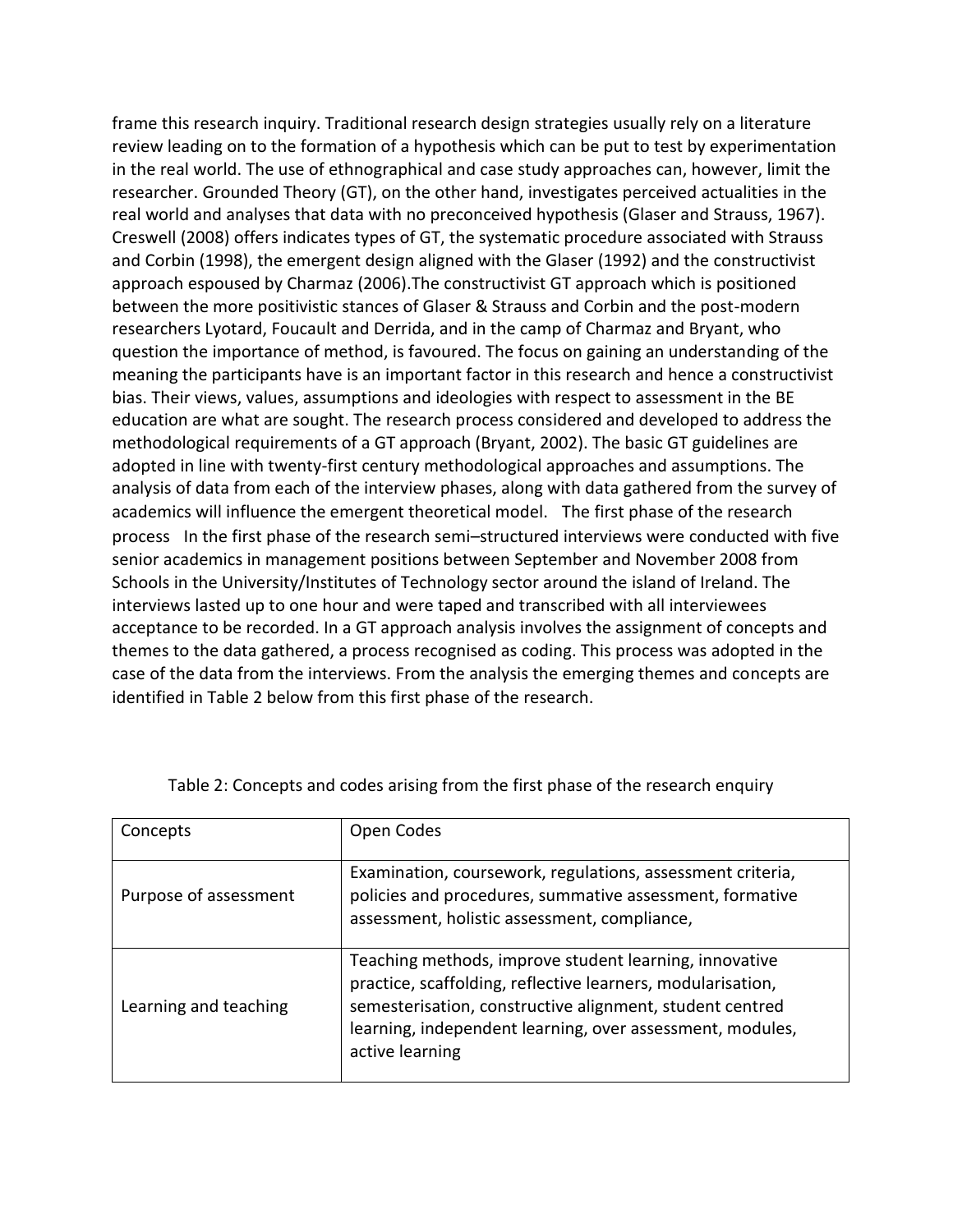| Academic             | Changing practice, learning outcomes approach, traditionalists,<br>coursework, staff development, innovation, course board,           |
|----------------------|---------------------------------------------------------------------------------------------------------------------------------------|
| Summative assessment | Examination, coursework, portfolio, measurement, variety,<br>practical tests, peer assessment                                         |
| Formative assessment | Importance of formative assessment, student involvement, peer<br>assessment, feedback, continuous assessment, portfolio, flexibility, |

One emerging concept that is very much identifiable among the Heads interviewed is the difference in philosophical position with respect to assessment and how they view the assessment of student learning. The analysis of the data reflects differing positions as evidenced by the quotes below:

'The academic staff of the School working with the students are not looking at just the final product as presented but are looking at the process by which

the final product was arrived at' Interviewee A

'From a management perspective .... I see it being engaged a lot with the compliance with National Framework of Qualifications and adopting changes in relation to learning outcomes process' Interviewee B

'This is because we have always proportioned our assessment into end of year exams and coursework' Interviewee C

Tradition and academic discipline influence the attitude towards the approach to assessment, while the type of educational organisation too has a distinct impact.

The importance of assessment in the educational process was alluded to by all and that formative assessment has an important part to play in this. However the mechanism on how this is achieved differed between each Head. There is a disparity of understanding in the purposes of assessment, particularly as we move towards a more student-centred learning environment. This is evidence by the approach taken in the different institutions with respect to the design of the assessment strategies at module and programme level. There are elements of re-formulating position based on the learning outcomes paradigm in which we find ourselves. For example the interviewee B stated:

'what we haven't done is link assessment methodologies to module learning outcomes'

This further emphasises the traditional approach adopted in many programmes and the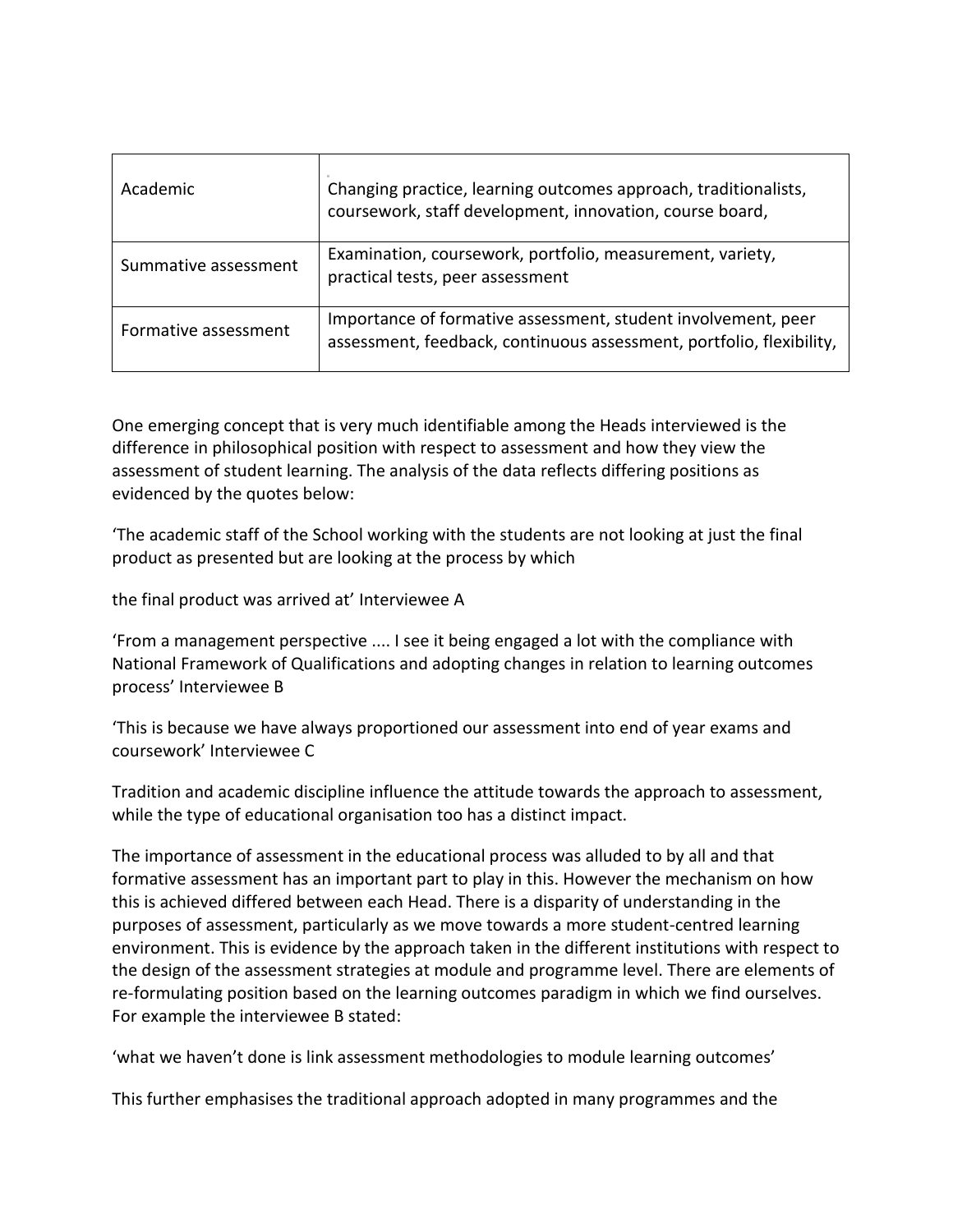reliance on the measurement assessment strategy as opposed to a more holistic strategy.

There is evidence of student engagement in active learning tasks as referred to by interviewees 3, 4, and 5, however those tasks are not linked to the overall assessment strategy. Students are required to take a summative exam at the end of a module where they may have demonstrated the achievement of the learning outcomes during the active learning tasks. A clear example of 'over assessment' and a reliance on the traditional summative examination. This position reflect the polarised position across academic institutions in their advancement to the more 'constructively aligned model' advocated by Biggs (1999). This is a common position not just in the BE but across many other disciplines as academic engage in reflecting on and introducing a learning outcomes based approach. One interviewee (4) indicated that academic lecturing staff are unaware that they are 'empowered' to make the appropriate changes to effect learning and hence the more traditional approaches are the preserve. There is still an over reliance on the 'formal summative assessments' or controlled examination as a means of verifying student attainment.

There is clear tension between the summative assessment and the formative assessment processes and using this knowledge/ information to help teaching and learning. Again, the diverse position of each school along the continuum is very much in evidence. In some instances there has been full engagement in the alignment of programme and module learning outcomes while other schools have only just begun to grapple with this. This one would feel has a direct relationship with their approach and configuration of the assessment strategies employed. This is allied to a complete agreement of the need to strengthen the processes of assessment and in particular the formative assessment elements. The down side is there is no real sense or vision of how this might be achieved. The notion of developing reflective practice through assessment and its contribution to enhancement of student learning and motivation is referred to.

Student involvement in assessment where the academics can benefit from the use of peer assessment on various levels was identified as problematic. The analysis suggests that it happens in a very limited amount of cases. Interviewee 5 indicated that students 'do not perhaps participate as much as they should and that there should be more opportunities to engage the learner more'. The often laborious process of marking student work can be potentially reduced if some of the assessment is carried out by the students. More fundamentally it can be used to open meaningful dialogue about the work and enhance feedback opportunities. Time constraints and the difficulties associated with peer assessment are cited as the issues associated with engaging students in the assessment. The risks of involving students in their own or colleagues' assessment should not be underestimated. There is intense pressure on the higher education sector to maintain standards. Any change to assessment practice must be able to withstand scrutiny and above all be rigorous and transparent (Race, 2001). There are fears that putting assessment in the hands of the students will make the assessment less reliable. To ensure consistency, measures can be built in, including multiple assessment of the same piece of work by a number of students. Clear definition of marking criteria is another essential element of successful peer assessment.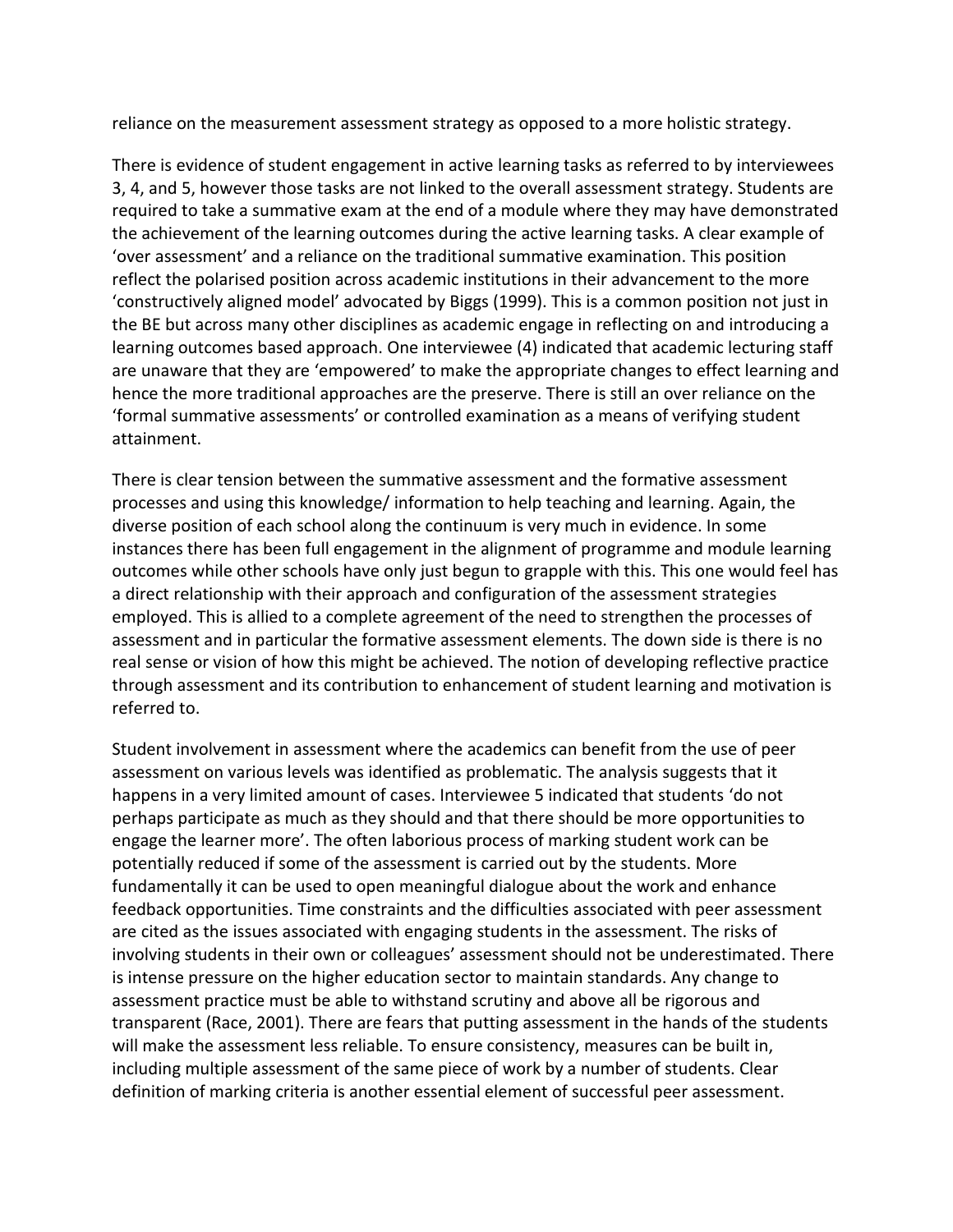Criteria may be developed with students, but if this is not possible, at the very least they must be made clear prior to students attempting the exercise.

Another emergent theme was the need for inter and intra collegial discussion/ discourse opportunities to discuss not only assessment practices in the Built Environment but also other pertinent pedagogic matters. Ways should be explored of how we might share best practice and how this might begin to effect change in the discipline. This emerged where interviewees made comment on the need to for staff development and training.

### Concluding thoughts

This paper has provided a summary overview of the author's research to date with the scrutiny of senior academics regarding their views and experiences in the context of assessment practices in undergraduate Built Environment education. As this is work-in-progress, the paper focused on the methodology employed and a number of key issues emerging from the segment of data analysed thus far. There is a strong history of assessment in the programmes offered in Built Environment undergraduate programmes, particularly the more formal summative assessment. One of the questions to be addressed in the next phase of the process is the extent to which academics are engaging with the most up to date and effective assessment process that will enhance student learning. Interviews with the programme managers and a survey of the built environment academic community will endeavour to address this. The analysis of the results of the initial research set out the views and preferences of senior academics and will help inform the next stages of this work in progress. The ongoing work anticipates developing a grounded model for the formative assessment of Built Environment undergraduates for the enhancement of student learning.

# References

Askham, P. (1997) An instrumental response to the instrumental student: Assessment for learning, Studies in Educational Evaluation 23(4), 299-317.

Biggs, J. (1999) Teaching for Quality Learning in University, Open University Press. Black , P. and Wiliam, D. (1998) Assessment and classroom learning in Assessment in Education, 5:1, pp. 7-74.

Bloxham, S., Boyd, P. (2007) Developing Effective Assessment in Higher Education, Open University PressBoud, D. (1990) Assessment and the promotion of academic values, Studies in Higher Education, 15:1, pp101-111.

Boud, D. (1995) Assessment and Learning: contradictory or complimentary, in Knight,P. (Ed), Assessment for Learning in Higher Education, London: Kogan Page.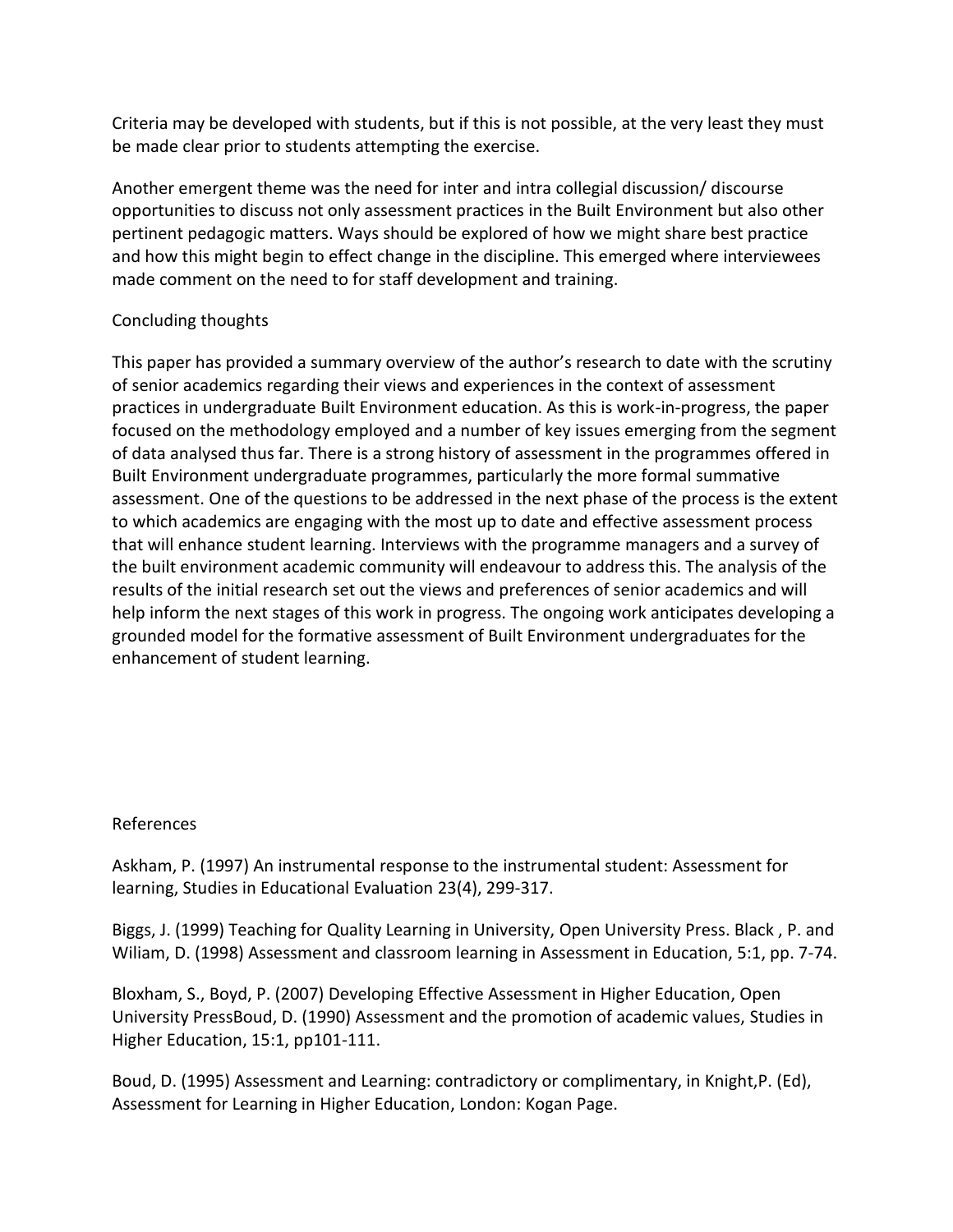Boyd, D. (2007) Searching for a unified theory of property and construction. In Kosela, L and Roberts, P. (Eds), 'Towards the Foundation of Theory for the Built Environment Symposium' 18- 19 June 2007, University of Salford, Research Institute for the Built Environment

Brown S., Race P., & Smith B., (1996) 500 Tips on Assessment London: Kogan Page Bryant, A. (2002)Re-grounding grounded theory Journal of Information Technology Theory and

Application, 4(1) pp25-42 Charmaz, K. (2006) Constructing Grounded Theory A Practical Guide Through Qualitative

Analysis Los Angeles Sage Cohen, L., Manion, L., and Morrison, K. (2001) Research Methods in Education (5th Ed.)Routledge /Falmer : London & New York

Creswell, J. W (2008) Educational Research: 3rd Edition New Jersey: Pearson Prentice Hall.

Cross, K.P. (1996) Improving teaching and learning through classroom assessment and classroom research, in Gibbs,G. (Ed), Improving student learning using research to improve student learning, , K., Stanley,N., Davison,N. (Eds), Teaching in the Disciplines/ Learning in Context, pp108-113.

Dainty, A. (2008) Methodological pluralism in construction management research in Knight, A. and Ruddock, L. Advanced Research Methods in the Built Environment United Kingdom Wiley-Blackwell

Entwistle, N.J., Ramsden,P. (1983) Understanding Student Learning, London: room Helm.

Gibbs, G. (1999) Using assessment strategically to change the way students learn in Brown, S., Glasner, A. (Ed) Assessment Matters in Higher Education: choosing and using diverse approaches, Buckingham: Open University Higher, pp 41-53.

Gibbs,G. and Simpson,C. (2004) Conditions under which assessment supports student learning. Learning and Teaching in Higher Education 1, pp3-31

Glaser, B. G. (1992). Basics of grounded theory analysis: Emergence vs. forcing. Mill Valley, CA: Sociology Press

Glaser, B. and Strauss, A. (1967) The Discovery of Grounded Theory Chicago, Aldine Griffiths, R. (2004) knowledge production and the research- teaching nexus: the case of the

built environment disciplines Studies in Higher Education, 29(6) pp709-726

HEFCE (2005) RAE 2008 Consultation on Assessment Panels' Draft Criteria and Working Methods – UOA30, Architecture and the Built Environment London: higher Education Funding Council of England

Race, P. (2001) A briefing on self peer and group assessment. LTSN (Learning and Teaching